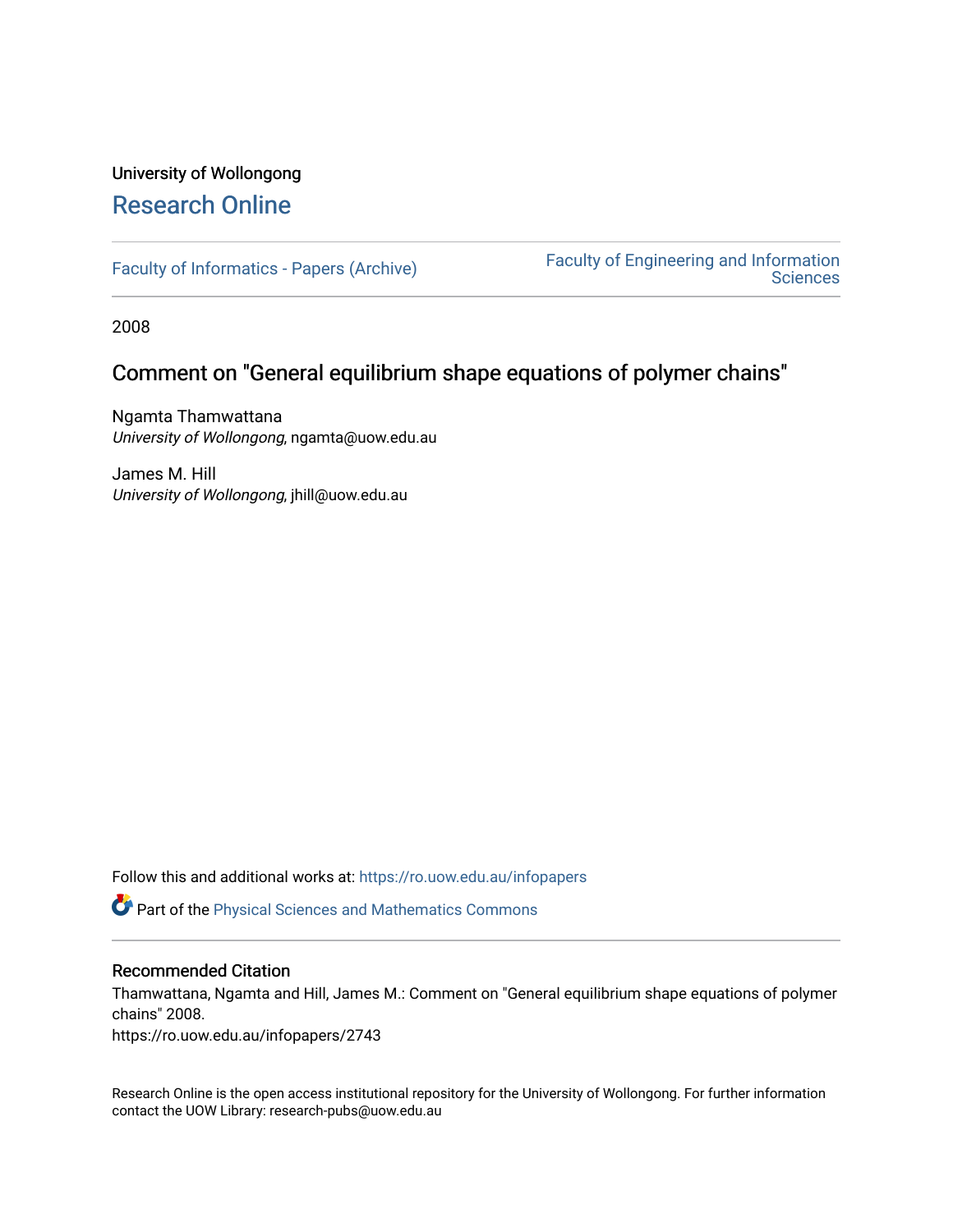# Comment on "General equilibrium shape equations of polymer chains"

### **Abstract**

In this Comment, we point out that the Euler-Lagrange equations, which are referred to as the general equilibrium shape equations presented by Zhang et al. [Phys. Rev. E 70, 051902 (2004)] are incorrect, along with equations derived from them. The correct equations are provided here and they are crosschecked using certain energy functions previously presented in the literature. Further, with the use of the correct equations, we present new numerical results, which for the values of the constants given by Zhang et al. do not give rise to the physical behavior observed for DNA by those authors. However, the correct equations can be consistent with sensible behavior for different values of the constants.

#### **Disciplines**

Physical Sciences and Mathematics

#### Publication Details

Thamwattana, N. & Hill, J. M. (2008). Comment on "General equilibrium shape equations of polymer chains". Physical Review E (Statistical, Nonlinear, and Soft Matter Physics), 78 (1), 013901-1-013901-5.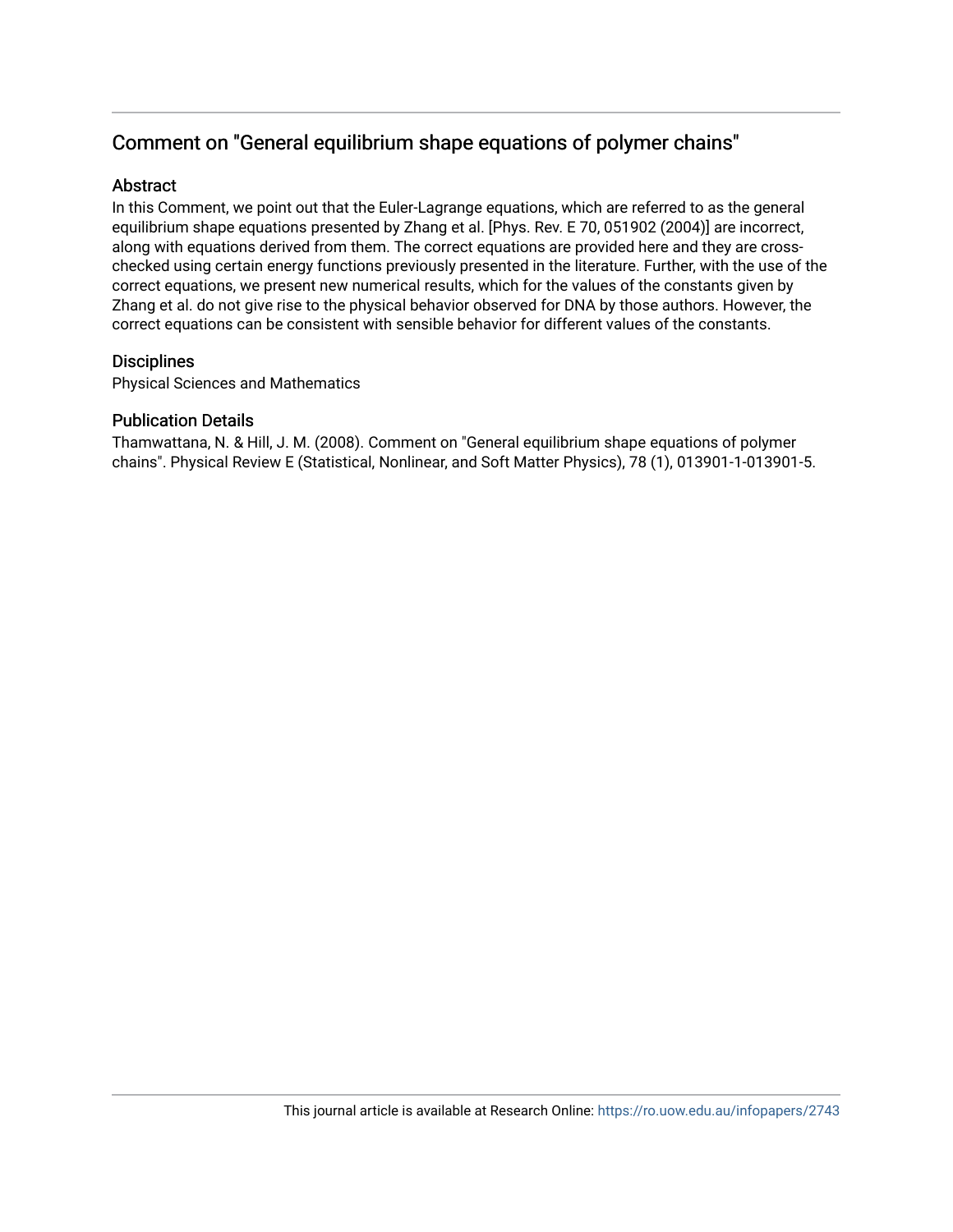### Comment on "General equilibrium shape equations of polymer chains"

Ngamta Thamwattana and James M. Hill

Manomechanics Group, School of Mathematics and Applied Statistics, University of Wollongong,

Wollongong, New South Wales 2522, Australia

(Received 8 November 2007; revised manuscript received 9 April 2008; published 29 July 2008)

In this Comment, we point out that the Euler-Lagrange equations, which are referred to as the general equilibrium shape equations presented by Zhang et al. [Phys. Rev. E 70, 051902 (2004)] are incorrect, along with equations derived from them. The correct equations are provided here and they are cross-checked using certain energy functions previously presented in the literature. Further, with the use of the correct equations, we present new numerical results, which for the values of the constants given by Zhang et al. do not give rise to the physical behavior observed for DNA by those authors. However, the correct equations can be consistent with sensible behavior for different values of the constants.

PACS number(s): 87.15. - v, 87.14.G - , 87.10. - e, 02.40. - k

To determine the shape of polymer chains, such as proteins and DNA, Zhang et al.  $\lceil 1 \rceil$  adopt a variational principle for an energy density, and obtain in [1] the Euler-Lagrange equations, which are referred to as general equilibrium shape equations. Here, we point out that these equations are incorrect, and we state the correct version of these equations and those equations derived from them.

 $\sim$   $_{\rm g2}$ 

For the free energy density  $\mathcal{F} = \mathcal{F}(\kappa(s), \tau(s), \kappa'(s))$ , which is a function of the curvature  $\kappa(s)$ , the torsion  $\tau(s)$ , and the derivative of the curvature,  $\kappa'(s) = d\kappa(s)/ds$ , where s is the arclength of the polymer chain, the correct Euler-Lagrange equations are derived by Thamwattana et al.  $[2]$ , and in a comparable form to those presented by Zhang et al. [1], are given by

$$
\frac{d^2}{ds^2} \left( \frac{2\mathcal{F}_2'\tau}{\kappa} + \mathcal{F}_1' \right) + \frac{d}{ds} \left( \frac{2\mathcal{F}_2'\kappa'\tau}{\kappa^2} - \frac{3\mathcal{F}_2'\tau'}{\kappa} \right) + \mathcal{F}_1'(\kappa^2 - \tau^2)
$$

$$
+ \mathcal{F}_2' \left( 2\kappa\tau - \frac{\kappa'\tau'}{\kappa^2} + \frac{\tau'}{\kappa} \right) - \mathcal{F}\kappa + \mathcal{F}_3' (3\kappa\kappa' - 2\tau\tau')
$$

$$
- \frac{d}{ds} [\mathcal{F}_3'(\kappa^2 - \tau^2)] - \frac{d^3}{ds^3} \mathcal{F}_3' = 0,
$$
(1)

$$
\frac{d^3}{ds^3} \left( \frac{\mathcal{F}_2'}{\kappa} \right) + \frac{d^2}{ds^2} \left( \frac{\mathcal{F}_2' \kappa'}{\kappa^2} \right) + \frac{d}{ds} \left( \frac{\mathcal{F}_2'}{\kappa} (\kappa^2 - \tau^2) - 2\mathcal{F}_1' \tau \right) + \mathcal{F}_1' \tau'
$$

$$
- \mathcal{F}_2' \left( \frac{\kappa' \tau^2}{\kappa^2} - \frac{2\tau \tau'}{\kappa} \right) + \mathcal{F}_3' \tau'' - \frac{d}{ds} (3\mathcal{F}_3' \tau') + \frac{d^2}{ds^2} (2\mathcal{F}_3' \tau)
$$

$$
= 0, \tag{2}
$$

where  $\mathcal{F}'_1 = \partial \mathcal{F}/\partial \kappa$ ,  $\mathcal{F}'_2 = \partial \mathcal{F}/\partial \tau$ , and  $\mathcal{F}'_3 = \partial \mathcal{F}/\partial \kappa'$ . We note that, for convenience, we adopt the same notation as that in [1], except that here we use only  $\kappa' = d\kappa/ds$  and  $\tau' = d\tau/ds$ , whereas Zhang *et al.* [1] use both  $\kappa'$  and  $\kappa_s$  to denote  $d\kappa/ds$ and  $\tau'$  and  $\tau_s$  to represent  $d\tau/ds$ . The incorrect Euler-Lagrange equations given by Zhang et al.  $[1]$  originate from Eqs.  $(2.27)$  and  $(2.29)$  in [1] which are incorrect, and this therefore leads to the mistakes in the Euler-Lagrange equations  $(2.31)$  and  $(2.32)$  as given in [1]. We comment that the incorrect Eq.  $(2.27)$  in Zhang et al. [1] is also employed in another paper by some of the same authors (Zhao *et al.* [3]).

We refer to Eqs. (B6) and (B7) in Appendix B of Thamwattana et al.  $[2]$  for the correct versions of Eqs.  $(2.27)$  and  $(2.29)$ , respectively.

As also shown by Thamwattana et al. [2], Eqs.  $(1)$  and  $(2)$ can be simplified to yield

$$
\frac{d^2}{ds^2} \left( \mathcal{F}_1' - \frac{d}{ds} \mathcal{F}_3' \right) + \frac{2\tau}{\kappa} \frac{d^2}{ds^2} \mathcal{F}_2' + \left( \frac{\tau'}{\kappa} - \frac{2\kappa'\tau}{\kappa^2} \right) \frac{d}{ds} \mathcal{F}_2' + (\kappa^2 - \tau^2)
$$

$$
\times \left( \mathcal{F}_1' - \frac{d}{ds} \mathcal{F}_3' \right) + 2\kappa\tau \mathcal{F}_2' + \kappa\kappa' \mathcal{F}_3' - \kappa\mathcal{F} = 0,
$$
(3)

$$
\frac{1}{\kappa} \frac{d^3}{ds^3} \mathcal{F}'_2 - \frac{2\kappa'}{\kappa^2} \frac{d^2}{ds^2} \mathcal{F}'_2 - 2\tau \frac{d}{ds} \left( \mathcal{F}'_1 - \frac{d}{ds} \mathcal{F}'_3 \right) \n- \left( \frac{\tau^2}{\kappa} + \frac{\kappa''}{\kappa^2} - \frac{2\kappa'^2}{\kappa^3} - \kappa \right) \frac{d}{ds} \mathcal{F}'_2 - \tau' \left( \mathcal{F}'_1 - \frac{d}{ds} \mathcal{F}'_3 \right) + \kappa' \mathcal{F}'_2 \n= 0.
$$
\n(4)

In Thamwattana et al.  $[2]$ , the Euler-Lagrange equations are presented for the more general case  $\mathcal{F} = \mathcal{F}(\kappa, \tau, \kappa', \tau')$ . We note that the case of  $\mathcal{F} = \mathcal{F}(\kappa)$  has been investigated previously by Feoli et al. [4]. By substituting  $\mathcal{F} = \mathcal{F}(\kappa)$  into Eqs.  $(1)$  and  $(2)$ , the Euler-Lagrange equations reduce to

$$
\frac{d^2}{ds^2} \mathcal{F}'_1 + \mathcal{F}'_1(\kappa^2 - \tau^2) - \kappa \mathcal{F} = 0, \quad 2\frac{d}{ds}(\tau \mathcal{F}'_1) - \tau' \mathcal{F}'_1 = 0,
$$
\n(5)

respectively, which are as shown in [4]. We point out that using Eq.  $(2.32)$  in Zhang et al.  $[1]$  will not result in the second of equations (5), even though they state it correctly in Eq.  $(3.2)$  of [1].

For a particular energy density given by

$$
\mathcal{F}(\kappa, \tau, \kappa') = \frac{A}{2} \kappa^2 + \frac{C}{4} \kappa^4 - \frac{\alpha}{2} \kappa^2 \tau + \frac{\beta}{2} (\kappa'^2 + \kappa^2 \tau^2) + \lambda,
$$
\n(6)

Zhang et al.  $[1]$  claim that substitution of Eq. (6) into their general equilibrium shape equations, which are Eqs. (2.31) and  $(2.32)$  in [1], yields the two resultant equations presented by Wei et al. [5], namely,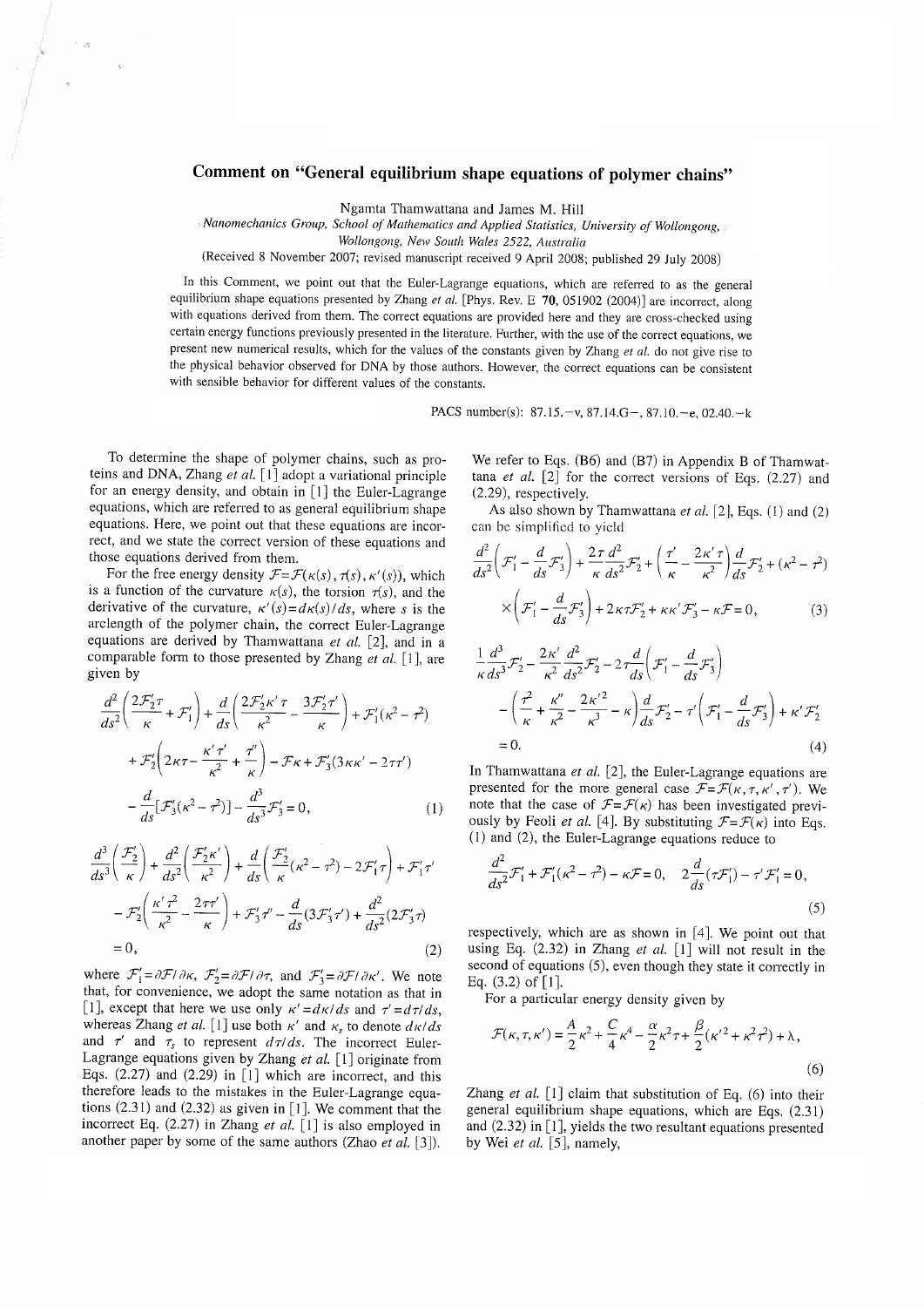**COMMENTS** 

$$
2A(\kappa^3 - 2\kappa\tau^2 + 2\kappa'') - 4\lambda\kappa - 2\alpha(3\kappa^3\tau - 2\kappa\tau^3 + 6\kappa'\tau' + 2\kappa\tau''
$$
  
+ 6\kappa''\tau) + C(3\kappa^5 - 4\kappa^3\tau^2 + 24\kappa\kappa'^2 + 12\kappa^2\kappa'')  
+ 2\beta(5\kappa^3\tau^2 - 2\kappa\tau^4 + \kappa\kappa'^2 - 2\kappa^2\kappa'' - 2\kappa''''  
+ 12\kappa''\tau^2 + 24\kappa'\tau\tau' + 8\kappa\tau\tau'' + 6\kappa\tau'^2) = 0, (7)

$$
4A(2\kappa'\tau + \kappa\tau') - 2\alpha(6\kappa'\tau' + 6\kappa\tau\tau' - 3\kappa^{\kappa}\kappa' - 2\kappa^{n})
$$
  
+  $C(4\kappa^{3}\tau' + 24\kappa^{2}\kappa'\tau) + 4\beta(4\kappa'\tau^{3} + 6\kappa\tau^{2}\tau'$   
-  $3\kappa^{2}\kappa'\tau - \kappa^{3}\tau' - 4\kappa'\tau'' - 6\kappa''\tau' - 4\kappa'''\tau - \kappa\tau''') = 0. (8)$ 

This claim is not true, or in other words use of the two general equilibrium shape equations of Zhang *et al.* [1] does not give rise to Eqs.  $(7)$  and  $(8)$ . By using the correct Eqs.  $(3)$ and (4) provided here, we confirm that by substituting Eq.  $(6)$  into Eqs.  $(3)$  and  $(4)$  we obtain Eqs.  $(7)$  and  $(8)$  exactly. We note that the constants A, C,  $-\alpha/2$ , and  $\beta$  used in [1] correspond, respectively, to the elastic moduli  $k_2$ ,  $k_{22}$ ,  $k_3$ , and  $k_4$  shown in [5].

We may further check the two Euler-Lagrange equations Eqs. (3) and (4) by considering the well-known Sadowsky functional  $[6-8]$ , which has the form

$$
\mathcal{F}(\kappa,\tau) = \kappa^2 (1+\omega^2)^2,\tag{9}
$$

where  $\omega = \tau / \kappa$ . We note that the Sadowsky energy function is used to determine the shape of a narrow thin elastic band, such as Möbius strips  $[6-8]$ . Upon substituting Eq. (9) into Eq.  $(4)$ , we obtain

$$
2\kappa^{-1}\omega(1+\omega^2)\kappa''' + 2(1+3\omega^2)\omega''' + [-6\kappa^{-2}\omega(1+\omega^2)\kappa'+4\kappa^{-1}(1+3\omega^2)\omega']\kappa'' + [2\kappa^{-1}(1+3\omega^2)\kappa' + 36\omega\omega']\omega''+4\kappa^{-3}\omega(1+\omega^2)\kappa'^3 - 4\kappa^{-2}(1+3\omega^2)\kappa'^2\omega'+12\kappa^{-1}\omega\omega'^2\kappa' + 12\omega'^3 + \kappa\omega(1+\omega^2)^2\kappa'+ \kappa^2(1+\omega^2)(1+3\omega^2)\omega' = 0,
$$
 (10)

which is exactly Eq.  $(4)$  in Hangan and Murea [7]. Next, we substitute Eq.  $(9)$  into Eq.  $(3)$  and obtain

$$
2(1 + \omega^2)(1 + 3\omega^2)\kappa'' + 8\omega\kappa(1 + 2\omega^2)\omega'' + 8\omega(2 + 3\omega^2)\omega'\kappa'
$$
  
+ 
$$
4\kappa(1 + 9\omega^2)\omega'^2 - 4\kappa^{-1}\omega^2(1 + \omega^2)\kappa'^2
$$
  
+ 
$$
\kappa^3(1 + \omega^2)^2(1 + 2\omega^2) = 0.
$$
 (11)

By differentiating Eq. (11) with respect to the arclength parameter s, we deduce

$$
2(1 + \omega^2)(1 + 3\omega^2)\kappa''' + 8\omega\kappa(1 + 2\omega^2)\omega''' + [16\omega(2 + 3\omega^2)\omega'- 8\kappa^{-1}\omega^2(1 + \omega^2)\kappa']\kappa'' + [8\kappa(2 + 15\omega^2)\omega'+ 8\omega(3 + 5\omega^2)\kappa']\omega'' + [4(5 + 27\omega^2)\omega'^2 + 3\kappa^2(1 + 2\omega^2)\times(1 + \omega^2)^2]\kappa' + [-8\kappa^{-1}\omega(1 + 2\omega^2)\kappa'^2 + 4\kappa^3\omega(1 + \omega^2)\times(2 + 3\omega^2)]\omega' + 72\kappa\omega\omega'^3 + 4\kappa^{-2}\omega^2(1 + \omega^2)\kappa'^3 = 0. (12)
$$

Now we introduce the quantities

TABLE I. Helical pitch  $p$  and coil radius  $r_0$  of A-, B-, and Z-DNA (Dickerson et al. [9] and Bates and Maxwell [10]), and  $\omega_0 = 2\pi/p$  and the relations between p and  $r_0$  and  $r_0$  and h for each type of DNA.

| <b>DNA</b> | $p$ (nm) | $r_0$ (nm) | $\omega_0$ (nm <sup>-1</sup> ) | $p/r_0$ | $r_0/h$ |
|------------|----------|------------|--------------------------------|---------|---------|
| A-DNA      | 2.46     | 1.3        | 2.55                           | 1.89    | 3.32    |
| B-DNA      | 3.32     | 1.0        | 1.89                           | 3.32    | 1.89    |
| Z-DNA      | 4.56     | 0.9        | 1.38                           | 5.07    | 1.24    |

$$
a = \frac{1}{2\kappa(1 + \omega^2)}, \quad b = -\frac{\omega}{(1 + \omega^2)}, \quad c = -\frac{\kappa'}{2\kappa^2(1 + \omega^2)},
$$

and it can be shown that the linear combination  $a \times (12)+b$  $\times$ Eq. (10) +c $\times$ Eq. (11) gives rise to

$$
\kappa^{-1}(1+\omega^2)\kappa''' + 2\omega\omega''' + [-\kappa^{-2}(1+\omega^2)\kappa' + 12\kappa^{-1}\omega\omega']\kappa''
$$
  
+ 
$$
[6\kappa^{-1}\omega\kappa' + 8(1+\omega^2)^{-1}(1+3\omega^2)\omega']\omega'' - 8\kappa^{-2}\omega\kappa'^2\omega'
$$
  
+ 
$$
8\kappa^{-1}(1+\omega^2)^{-1}(1+3\omega^2)\kappa'\omega'^2 + 24\omega(1+\omega^2)^{-1}\omega'^3
$$
  
+ 
$$
\kappa(1+\omega^2)^2\kappa' + 3\kappa^2\omega(1+\omega^2)\omega' = 0,
$$
 (13)

which is precisely Eq.  $(3)$  stated in Hangan and Murea [7].

For the energy density  $\mathcal F$  of the wormlike chain (WLC) model studied in [1], which depends only on the curvature  $\kappa$ , namely

$$
\mathcal{F}(\kappa) = \kappa^2 + \lambda,\tag{14}
$$

where  $\lambda$  is a constant representing external forces or constraints, we find from Eq.  $(5)$  that we also obtain Eq.  $(3.7)$ shown in  $[1]$ , given by

$$
2\kappa'' + \kappa^3 - \lambda \kappa - 2\kappa \tau^2 = 0, \quad C = 4\kappa^2 \tau, \tag{15}
$$

where  $C$  denotes an arbitrary constant. Thus, for a coiled polymer chain which has the curvature and torsion given by

$$
\kappa = \frac{r_0}{r_0^2 + h^2}, \quad \tau = \frac{h}{r_0^2 + h^2},\tag{16}
$$

where  $r_0$  is the helical coiled radius and  $h = p/(2\pi)$ , where p is the helical pitch, we deduce from Eq. (15) that

$$
r_0^2 - 2h^2 - \lambda (r_0^2 + h^2)^2 = 0, \quad C = \frac{4r_0^2h}{(r_0^2 + h^2)^3}.
$$
 (17)

We note that the first of equations  $(17)$  is in agreement with Eq. (3.10) in [1]. In the case of  $\lambda = 0$ , we have from the first of equations (17) that  $r_0 = \sqrt{2h}$ , which then gives rise to C =8/(27h<sup>3</sup>). Since  $p=2\pi h$ , therefore  $p/r_0 = \sqrt{2}\pi \approx 4.443$ . Comparing this to the values for A-, B- and Z-DNA shown in Table I, we see that the WLC model with no external force or constraint applied gives a crude approximation to only the DNA of Z form.

In Zhang et al.  $[1]$ , the free energy density for the wormlike rod chain (WLRC) model is also examined, which is given by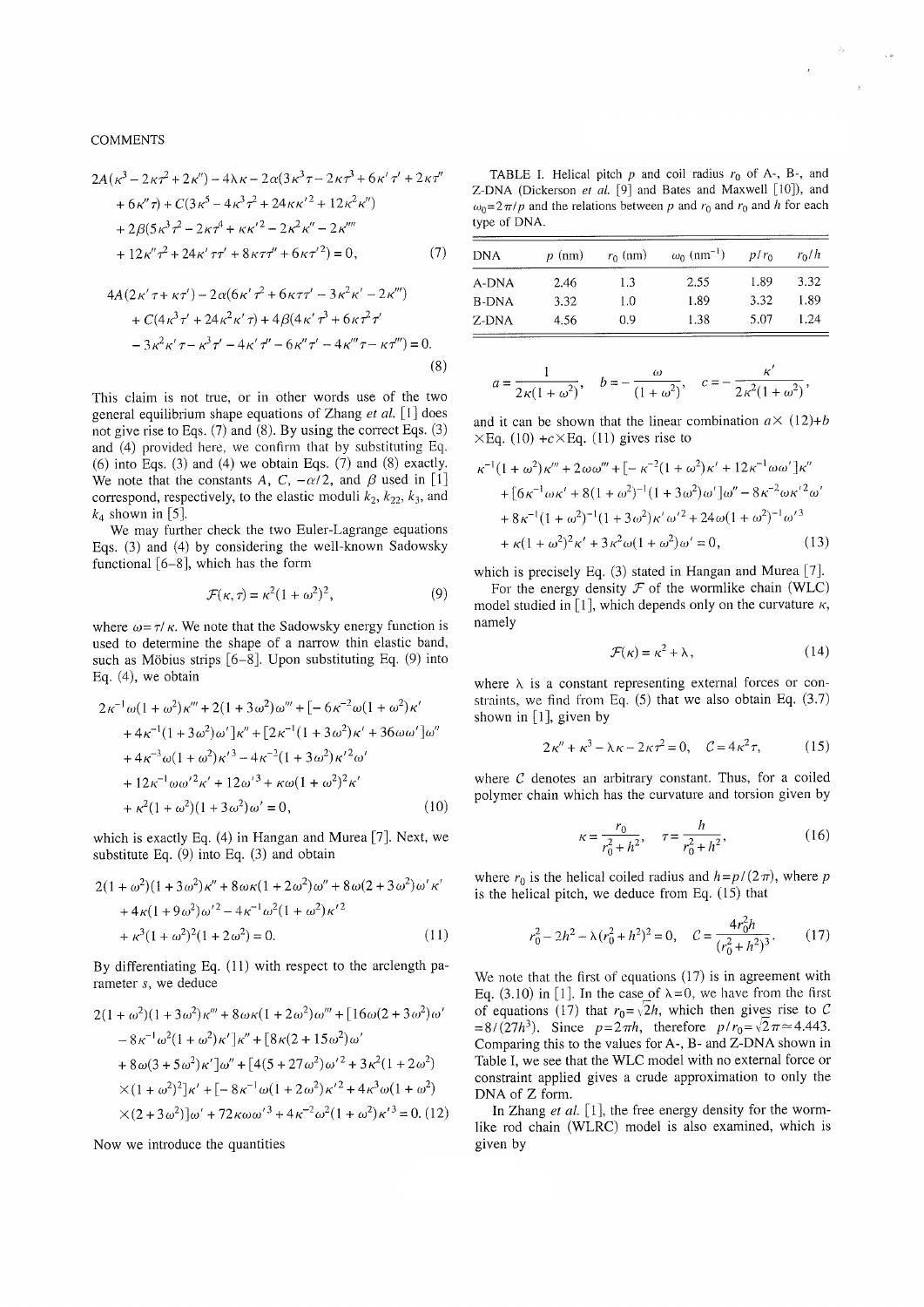**COMMENTS** 



FIG. 1. Relation between the coil radius  $r_0$  and h, where h  $=p/(2\pi)$ . The solid line is the WLRC model for B-DNA and the dashed line is the relation of  $r_0$  and h for B-DNA from Table I.

$$
\mathcal{F}(\kappa,\tau) = \frac{A}{2}\kappa^2 + \frac{C}{2}(\tau - \omega_0)^2,
$$
 (18)

where A is the bending rigidity, C is the twist rigidity, and  $\omega_0$ denotes the spontaneous twist of the helix given by  $\omega_0$  $= 2\pi/p$ , where p is the helical pitch. Since the general equilibrium shape equations  $(2.31)$  and  $(2.32)$  shown in Zhang et al.  $[1]$  are incorrect, Eqs.  $(3.13)$ – $(3.15)$  in  $[1]$ , which result from substituting  $(18)$  into Eqs.  $(2.31)$  and  $(2.32)$ , are also incorrect. Here, we derive the correct equilibrium shape equations corresponding to the energy density (18) by using the correct Euler-Lagrange equations (3) and (4). From Eqs.  $(3)$ ,  $(4)$ , and  $(18)$ , we obtain

$$
A\kappa^{5} - \kappa^{3}[(2A - 3C)\tau^{2} + 2C\omega_{0}\tau + C\omega_{0}^{2}] + 2A\kappa^{2}\kappa'' - 4C\kappa'\tau\tau'
$$
  
+ 2C\kappa(2\tau\tau'' + \tau'^{2}) = 0, (19)

$$
(A - C)\kappa^4 \tau' + \kappa^3 \kappa' [(2A - C)\tau + C\omega_0] + C\kappa^2 (\tau^2 \tau' - \tau'')
$$
  
+  $C\kappa (2\kappa' \tau'' + \kappa'' \tau') - 2C\kappa'^2 \tau' = 0.$  (20)

Thus, for a coiled polymer chain which has the curvature and torsion given by Eq.  $(16)$  we deduce from Eqs.  $(19)$  and  $(20)$ the following relationship for  $r_0$  and h:

$$
(2A - 3C)h2 - Ar02 + 2C\omega_0 h(r02 + h2) + C\omega_02(r02 + h2)2 = 0.
$$
\n(21)

We observe that two of the terms involving the constant  $C$ differ from those given in  $[1]$ . For the given values of A and C in [1]  $(A=50 \text{ nm}$  and  $C=1.5A)$  and using  $\omega_0$  $=1.89$  nm<sup>-1</sup> from Table I for B-DNA, as shown in Fig. 1 Eq. (21) gives a completely different physical behavior from that indicated in  $[1]$ . Upon comparing Eq.  $(21)$  with the behavior of B-DNA, it is very clear that, with these given constants, the WLRC model is not suitable for describing the properties of B-DNA. Furthermore, on using  $A = 50$  nm and  $C = 1.5A$ 



FIG. 2. Relation between the coil radius  $r_0$  and h for A-, B-, and Z-DNA from Table I, compared with the limiting case  $r_0 = \sqrt{2h}$  of Eq.  $(21)$ .

but changing the values of  $\omega_0$  for different DNA (see Table I), we obtain a similar behavior to that of Eq.  $(21)$ , which is shown by the solid line of Fig. 1. Thus, we may conclude that the WLRC model with the present constants cannot be used to describe the properties of DNA. However, using values of the constants where  $C$  is much smaller than  $A$ , such as  $A=75$  nm and  $C=0.1$  nm, the correct equation may be used to predict the physical behavior of DNA. In fact, when  $C$  is much smaller than  $A$ , the behavior of Eq. (21) approaches that of  $r_0 = \sqrt{2h}$ , which is the case for the WLC model that can be used to approximate the physical behavior of Z-DNA (see Fig. 2).

Next, if we ignore the terms  $\omega_0$  in Eq. (18) for which the energy density for the WLRC model reduces to

$$
\mathcal{F}(\kappa,\tau) = \frac{A}{2}\kappa^2 + \frac{C}{2}\tau^2,\tag{22}
$$

then from Eq.  $(21)$  we may obtain

$$
(2A - 3C)h^2 - Ar_0^2 = 0
$$
,

which gives rise to

$$
\frac{r_0}{h} = \sqrt{\frac{(2A - 3C)}{A}},
$$

assuming that A is greater than zero. Thus, for this model to be sensible, we need the condition that the values of  $A$  and  $C$ are such that  $2A-3C>0$  and, since both A and C are positive, we have  $0 \leq C/A \leq 2/3$ . Furthermore, by prescribing  $\mu = r_0/h$ , we have

$$
\frac{C}{A} = \frac{(2 - \mu^2)}{3}.
$$
 (23)

Upon substituting the values of  $\mu = r_0/h$  for A-, B-, and Z-DNA, which are given in Table I, into Eq. (23), we find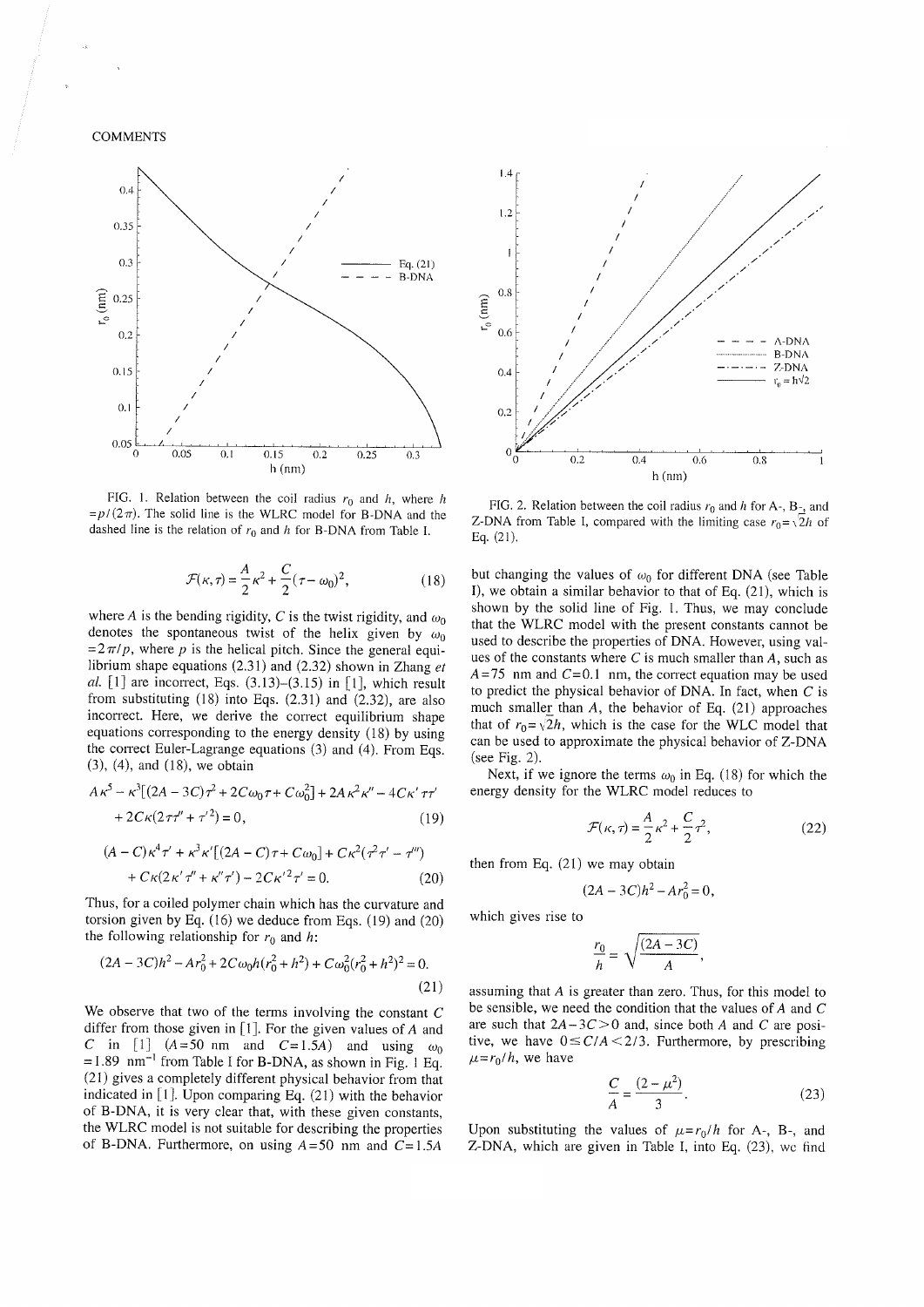

FIG. 3. Relation between the coil radius  $r_0$  and h. The solid line is obtained from Eq. (24), which is based on the model proposed by [5]; the dashed, dotted, and dash-dotted lines, respectively, represent the relations of  $r_0$  and h for A-, B-, and Z-DNA from Table I.

that  $C/A = -3.007$ ,  $-0.524$ , and 0.154 for A-, B-, and Z-DNA, respectively. Therefore, we may conclude that the functional form (22) is appropriate only for describing the free energy density of Z-DNA, particularly when  $A$  and  $C$ satisfy  $C/A = 0.154$ .

Further, Zhang et al.  $[1]$  also consider the solutions for helical biopolymers by substituting Eq. (16) into Eqs. (7) and  $(8)$  [which are Eqs.  $(4.2)$  and  $(4.3)$  in [1]]. We find that Eq.  $(4.4)$  in Zhang *et al.* [1] is incorrect. The correct equation is given by

$$
Cr_0^2(4h^2 - 3r_0^2) + 2A(2h^6 + 3r_0^2h^4 - r_0^6)
$$
  
- 2 $\alpha h(2h^4 - r_0^2h^2 - 3r_0^4) + 2\beta h^2(2h^2 - 5r_0^2) + 4\lambda (r_0^2 + h^2)^4$   
= 0. (24)

For the case of no external force or constraint  $(\lambda = 0)$  and for particular values of the constants, namely,  $A = 50$  nm, C =60 nm<sup>2</sup>,  $\alpha$ =40 nm<sup>3</sup>, and  $\beta$ =50 nm<sup>2</sup>, used in [1], we plot Eq. (24) (the solid line) showing the relation between  $r_0$  and  $h$  in Fig. 3, together with the values of A-, B- and Z-DNA. Again, it is clear from Fig. 3 that with the given constants the above model does not describe the properties of any form of DNA, contradicting the claim made by Zhang et al. [1] that this model can be used for B-DNA. However, one might argue that, by choosing a set of appropriate constants, it may be possible to use this model to describe the features of DNA. For example, choosing  $A=10$  nm,  $C=60$  nm<sup>2</sup>,  $\alpha$ =1 nm<sup>3</sup>, and  $\beta$ =1 nm<sup>2</sup>, we find from Fig. 4 that Eq. (24) agrees well with the behavior of Z-DNA. For  $A = 50$  nm, C =20 nm<sup>2</sup>,  $\alpha$ =40 nm<sup>3</sup>, and  $\beta$ =10 nm<sup>2</sup>, Fig. 4 also shows



FIG. 4. Comparison between the behavior of B- and Z-DNA and Eq. (24) for two different sets of constants.

reasonable agreement between the behavior of Eq. (24) and that of B-DNA.

In summary, this Comment provides the correct Euler-Lagrange equations (3) and (4) which are cross-checked using certain energy functionals for which the resultant Euler-Lagrange equations have been given previously in the literature. We point out that Eqs.  $(2.27)$  and  $(2.29)$  in Zhang et al. [1] are incorrect, leading therefore to the incorrect Euler-Lagrange equations, namely  $(2.31)$  and  $(2.32)$  in [1]. We comment that since Eqs.  $(2.31)$  and  $(2.32)$  in Zhang *et al.*  $\lceil 1 \rceil$  are incorrect, all those results in  $\lceil 1 \rceil$  that are based on these equations are also incorrect. The correct results are provided here, and we find that for the numerical values of the constants given in  $[1]$  the WLRC model does not agree with the behavior of any form of DNA. We find that the free energy density, which arises from setting  $\omega_0 = 0$  in the WLRC model, can be used to describe the physical behavior of Z-DNA when the constants  $A$  and  $C$  involved are chosen to satisfy  $C/A = 0.154$ . For the energy density model proposed by Wei et al. [5], we discover that Eq.  $(4.4)$  in [1] is also incorrect. Again we give the correct equation here, namely, Eq.  $(24)$  and we also present new numerical results. With the numerical values of the constants used in Zhang *et al.* [1] we do not find any agreement between the behavior of the model based on [5] and any form of DNA. However, Eq. (24) may still be used for DNA, if appropriate numerical values of the constants are taken. Finally, although the WLC model with no external force or constraint can be used as a crude approximation, we do not find that it agrees well with Z-DNA as suggested in  $\lceil 1 \rceil$ .

The authors are grateful to the Australian Research Council for support through the Discovery Project Grant.